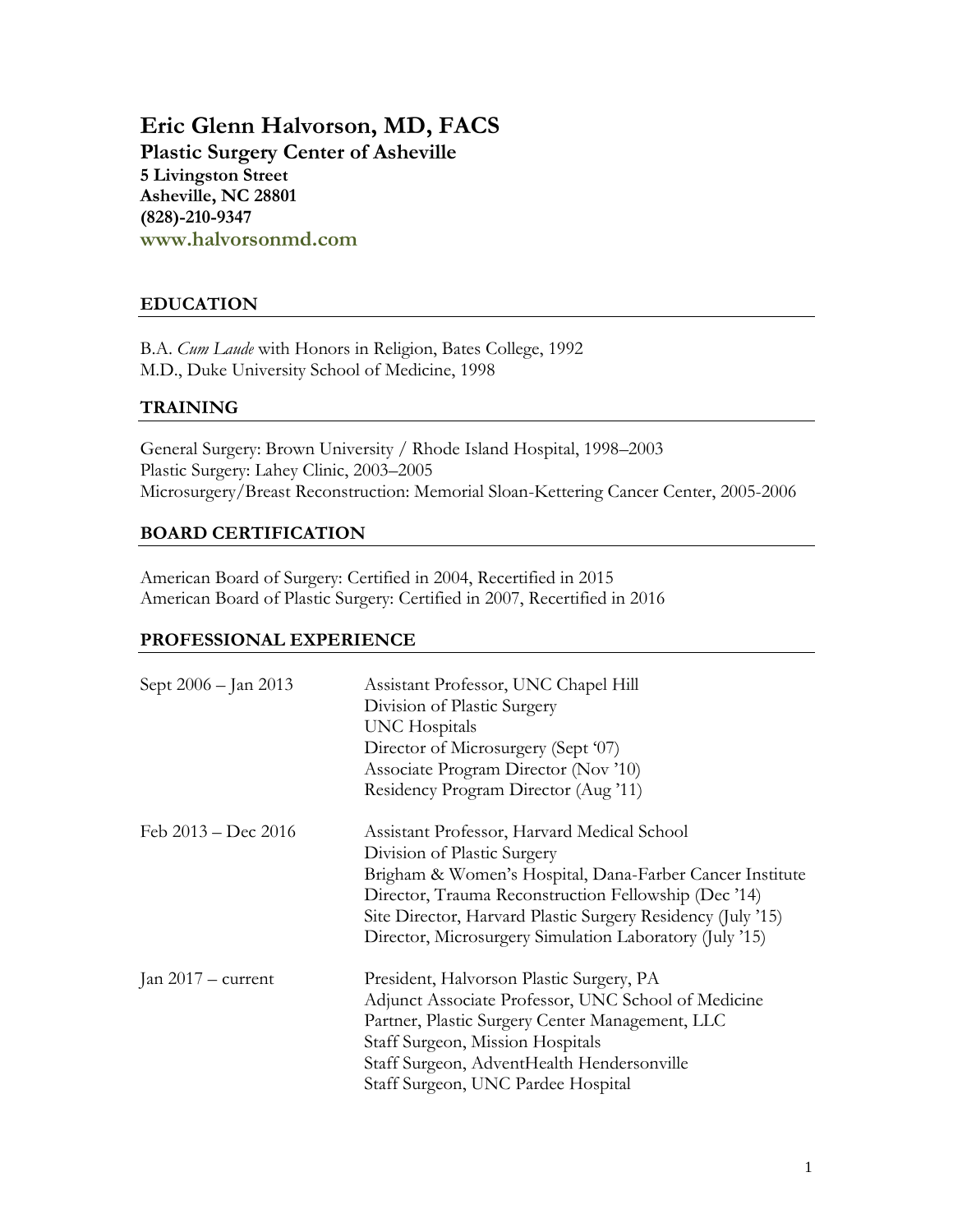#### **HONORS AND AWARDS**

*Phi Beta Kappa*, Bates College, 1992 *Cum Laude,* Honors in Religion, Bates College, 1992 *Beta Beta Beta*, Upsala College, 1993 Dean's List, Duke University School of Medicine, 1997 Pomeroy Scholarship for Alumni in Health Sciences, Bates College, 1998 William G. Anlyan Scholarship, Duke University School of Medicine, 1998 Humanitarian Award, Brown University Department of Surgery, 2001 Dean's Teaching Excellence Award, Brown University School of Medicine, 2002 Outstanding Chief Resident Award, Brown University Department of Surgery, 2003 Outstanding Teacher Award, UNC Division of Plastic & Reconstructive Surgery, 2008 Associate Fellow, UNC Academy of Educators, 2010-2015 Executive Development Scholarship, UNC Kenan-Flagler School of Business, 2011 Outstanding Teacher Award, UNC Division of Plastic & Reconstructive Surgery, 2012 Partners in Excellence Team Award for Sustainability (Gillian Reny Stepping Strong Fund), Brigham & Women's Hospital, 2014 Partners in Excellence Team Award for Teamwork (Microsurgical Breast Reconstruction OR Team), Brigham & Women's Hospital, 2014 Best Ideas & Innovations Paper, *Plastic & Reconstructive Surgery*, 2014 Selected Applicant, Harvard Catalyst's Clinical Trials Design Hybrid Course, 2015 Julian J. Pribaz Annual Teaching Award, Harvard Plastic Surgery Residency Program, 2015 Partners in Excellence Team Award for Teamwork (Perioperative Pathways/Enhanced Recovery After Surgery Task Force), Brigham & Women's Hospital, 2016 Best Breast Paper, *Plastic & Reconstructive Surgery,* 2017

## **PROFESSIONAL SERVICE**

## **ORGANIZED PLASTIC SURGERY EDUCATION:**

Chair, Comprehensive Subcommittee, ASPS In-Service Exam Committee 2017 - 2021

Oral Examiner, American Board of Plastic Surgeons, 2018 - present

## **SOCIETY MEMBERSHIPS:**

American Society of Plastic Surgeons, 2008-present

- Residents and Fellows Forum, 2004-06
- Candidate for Membership, 2006-08
- Member, Government Affairs Committee, 2008-09
- Member, In-Service Exam Committee, 2008-present
- TOPS Steering Committee, 2013-15
- PSEN Editorial Committee, 2014-15
- Curriculum Development Committee, 2015-2018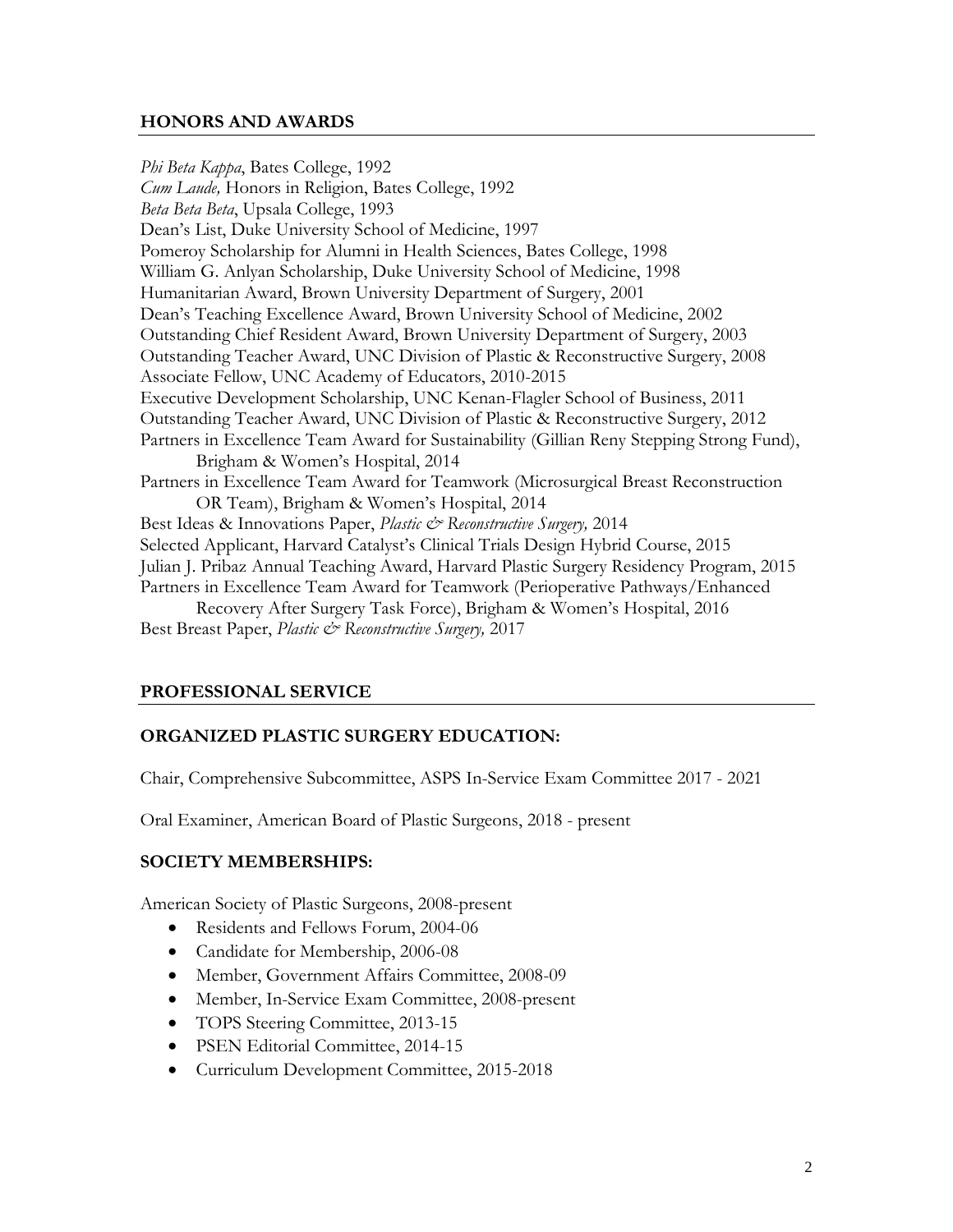American Society for Reconstructive Microsurgery, 2010-present

- Candidate Member, 2007-10
- Member, Young Microsurgeons Group, 2011-present
- Young Microsurgeons Group Liason for Masters of Microsurgery Panel for 2013 Annual Meeting

Fellow, American College of Surgeons, 2010-present

• Associate Fellow, 2003-10

American Council of Academic Plastic Surgeons, 2010-2016

Southeastern Society of Plastic and Reconstructive Surgeons, 2012-13 and 2017-present

• Residents and Research Committee, 2012-13

North Carolina Society of Plastic Surgeons, 2008-13 and 2017- present

• Historian, 2011-13

Northeastern Society of Plastic Surgeons, 2005-06 and 2013-17

• Membership Committee, 2014-15

American Burn Association, 2013-16

• Reconstructive Special Interest Group, 2013-16 Western Carolina Medical Society, 2017-present North Carolina Medical Society, 2007-09 Massachusetts Medical Society, 2003-05

## **EDITORIAL ACTIVITIES:**

Editorial Board Member, *Annals of Plastic Surgery,* 2012-2021 Editorial Board Member, *Journal of Reconstructive Microsurgery,* 2013-2017

Assistant Editor, Plastic Surgery Education Network, Breast & Lower Extremity, 2012-2018 Ad Hoc Reviewer for: *Plastic & Reconstructive Surgery, Annals of Plastic Surgery, Journal of Reconstructive Microsurgery, Ophthalmic Plastic and Reconstructive Surgery, Archives of Otolaryngology – Head & Neck Surgery, World Journal of Surgical Oncology,* and *Journal of the American Academy of Dermatology.*

## **COMMITTEE MEMBERSHIP:**

Student Representative, Faculty Curriculum Committee, Duke U. School of Medicine, 1994 Student Curriculum Committee, Duke University School of Medicine, 1994–98 Surgical Operations Task Force, UNC Hospitals, 2007-08 Director, Microsurgery Task Force, UNC Hospitals, 2009-10 UNC Surgical Services Product Committee, 2010-13 Enhanced Recovery After Surgery Task Force, Brigham & Women's Hospital, 2015-16 Procedural Administrative Committee, Mission Hospital, 2018-present Service Line Leader, Craniofacial Trauma, Mission Hospital, 2022-present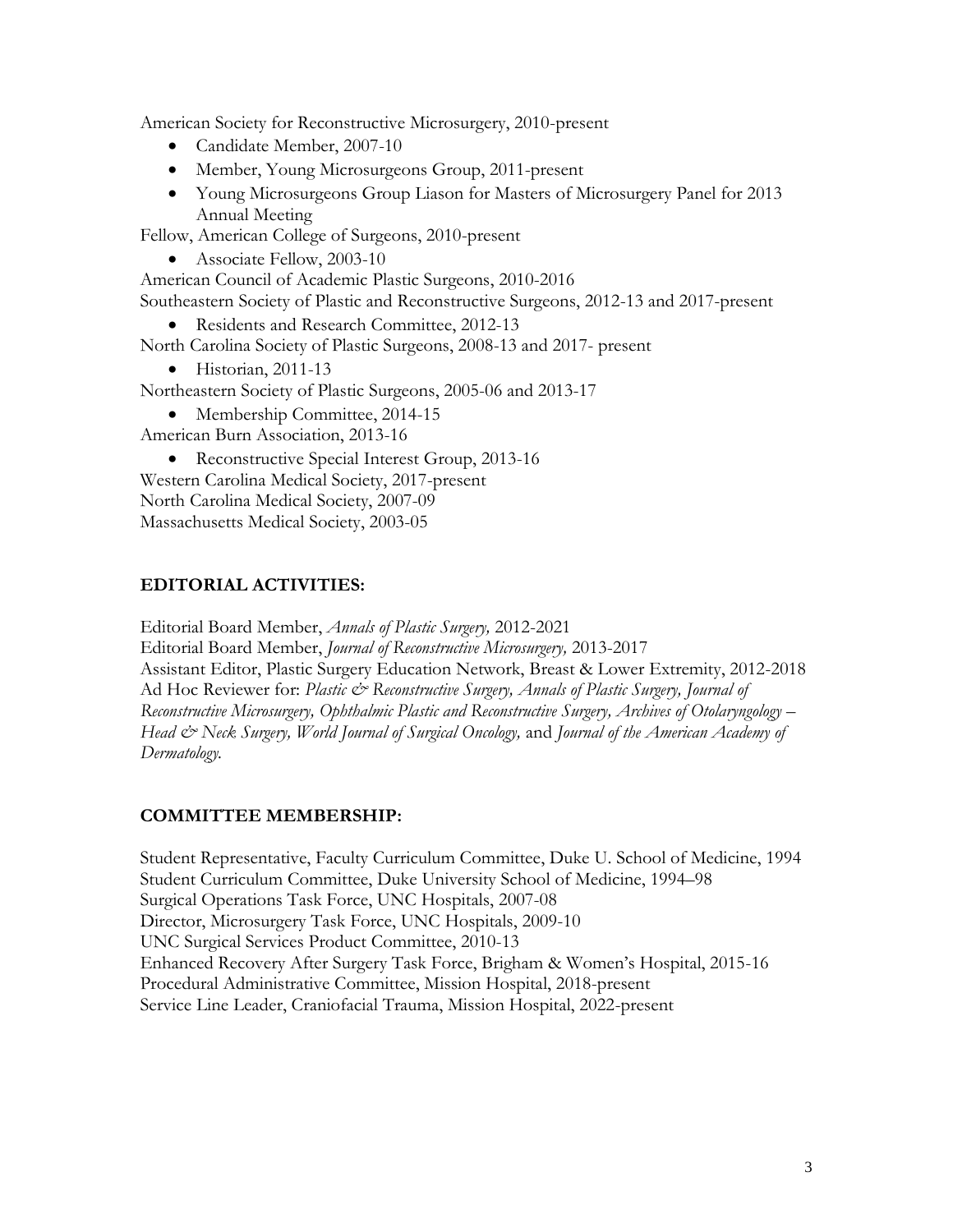## **ADVOCACY, OUTREACH, & EMPLOYMENT:**

MCAT Instructor, Princeton Review, Saddle Brook, NJ, January-April, 1994

Cancer Patient Support Program – Volunteer, Duke University Medical Center, Fall 1994 – Summer 1995

Certified ACLS Instructor, Duke University Medical Center, February 1997

Durham Shelter for the Homeless – Volunteer in Student Health Clinic, Spring 1997

North Carolina Student Rural Health Coalition – organized Annual Health Fair in Fremont, NC, Spring 1997

Volunteer plastic surgeon for SALFA, Madagascar, June 1998 and August 2006. Spent one month working at two mission hospitals (Antsirabe and Manambaro), assisting with surgery, burn care, wound care, and cleft care.

American Society of Plastic Surgeons Southeast Advocacy Event, Washington, DC, September 2007. Met with members of Senate and Congress to lobby for CARES act, Medicaid/Medicare reform, broadening the scope of ambulatory surgical care, malpractice law reform, and funding for trauma systems.

Panelist, 16<sup>th</sup> Annual UNC/Rex "Living with Breast Cancer & Beyond: Ask the Experts" Symposium, Raleigh, NC, 10/24/09.

University of Miami / Medishare Field Hospital, Port-au-Prince, Haiti – volunteer surgeon for one week in May, 2010, following the devastating earthquake.

Director, UNC MEDworld, 2010-13

501c3 non-profit organization involved in medical supply recovery throughout the UNC Healthcare system. Principal activities: collecting, sorting, storing, and distributing medical supplies for use in developing countries.

Recipient of \$10K grant from Friends of Brigham & Women's Hospital to develop improved visual aids for breast cancer patients considering reconstruction.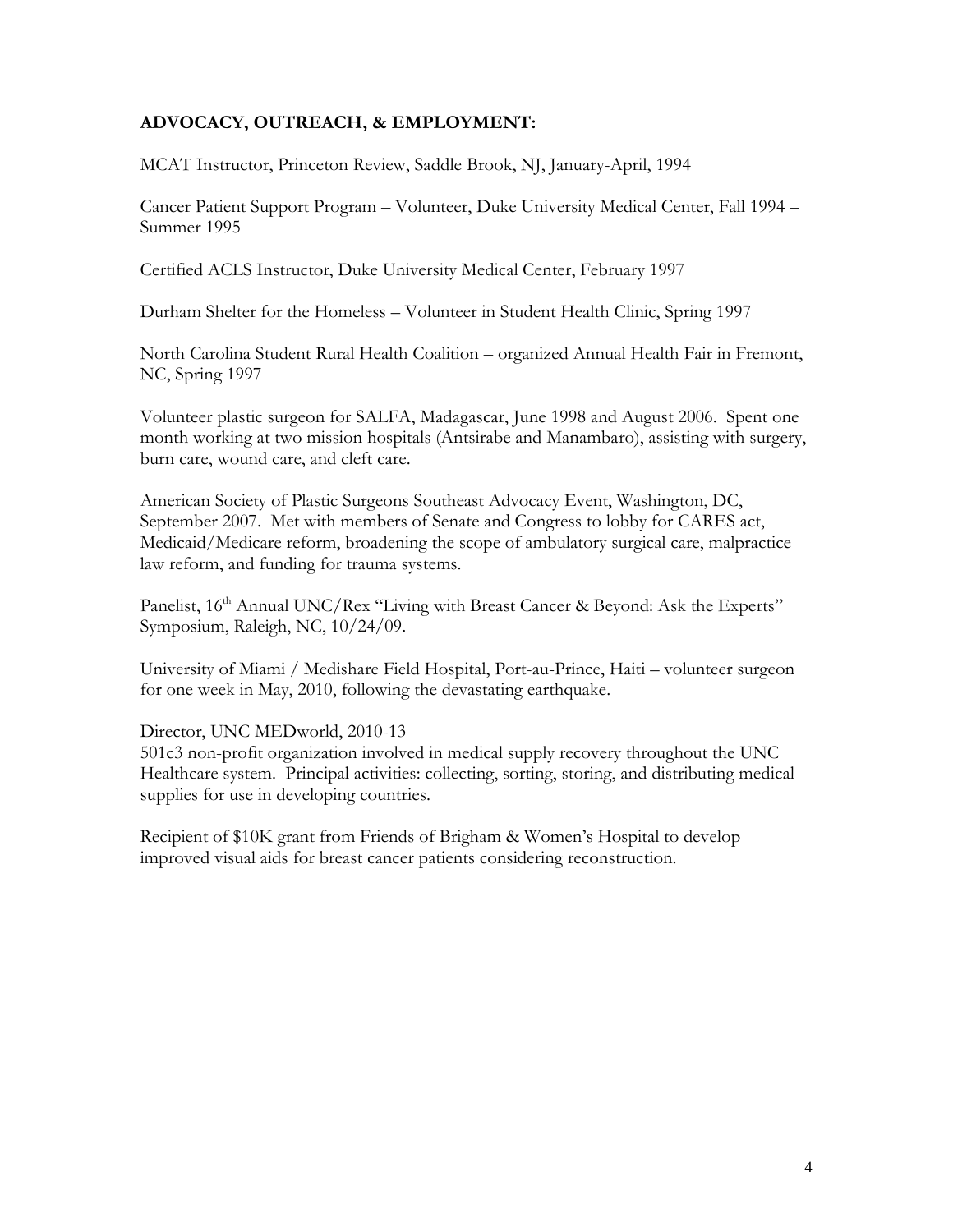#### **PUBLICATIONS**

#### **PEER-REVIEWED PAPERS:**

Kurkchubasche A, Halvorson EG, Forman EN, Terek RM, and Ferguson WS. The Role of Preoperative Chemotherapy in the Treatment of Infantile Fibrosarcoma. *J Pediatr Surg*. 2000 Jun;35(6):880-3.

Truitt AK, Sorrells DL, Halvorson E, Starring J, Kurkchubasche AG, Tracy TF, Jr, and Luks FI. Pulmonary Embolism: Which Pediatric Trauma Patients are at Risk? *J Pediatr Surg*. 2005 Jan;40(1):124-7.

Halvorson EG, Pandya SN, Husni NR, and Seckel BR. Optimal Parameters for Marking Upper Blepharoplasty Incisions: A 10-year Experience. *Ann Plast Surg.* 2006 May;56(5):569- 72; discussion 572.

Halvorson EG and Cordeiro PG. Go for the Jugular - A 10-year Experience with End-to-Side Anastomosis to the Internal Jugular Vein in 320 Head and Neck Free Flaps. *Ann Plast Surg*. 2007 Jul;59(1):31-5; discussion 35.

Halvorson EG, Disa JJ, Mehrara BJ, Burkey BA, Pusic AL, and Cordeiro PG. Outcome Following Removal of Infected Tissue Expanders in Breast Reconstruction: A 10-year Experience. *Ann Plast Surg*. 2007 Aug;59(2):131-6.

Chen C, Halvorson EG, Hu QY, Disa JJ, and Mehrara BJ. Immediate Postoperative Complications in DIEP vs. Free/Muscle Sparing TRAM Flaps. *Plast Reconstr Surg.* 2007 Nov;120(6):1477-82.

Halvorson EG, Taylor HOB, and Orgill DP. Patency of the Descending Branch of the Lateral Circumflex Femoral Artery in Patients with Vascular Disease. *Plast Reconstr Surg*. 2008 Jan;121(1):121-9.

Mehrara BJ, Abood AA, Disa JJ, Pusic AL, Halvorson E, Cordeiro PG, and Athanasian EA. Thumb Reconstruction following Resection for Malignant Tumors. *Plast Reconstr Surg.* 2008 Apr;121(4):1279-87.

Halvorson EG and Mulliken JB. Cheever's "Double Operation": The First Le Fort I Osteotomy. *Plast Reconstr Surg*. 2008 Apr;121(4):1375-81.

Abood A, Halvorson E, Pusic AL, and Mehrara B. A modified 'paddle-flap' for reconstruction of a large pharyngocutaneous fistula and anterior neck defect. Another tool in the anterolateral thigh's box. *J Plast Reconstr Aesthet Surg.* 2009 Jun;62(6):e142-4.

Halvorson EG, Cordeiro PG, Dias JJ, Wallin E, and Mehrara BJ. Superficial Temporal Recipient Vessels in Microvascular Orbit and Scalp Reconstruction of Oncologic Defects. *J Reconstr Microsurg.* 2009 Jul; 25(6):383-7.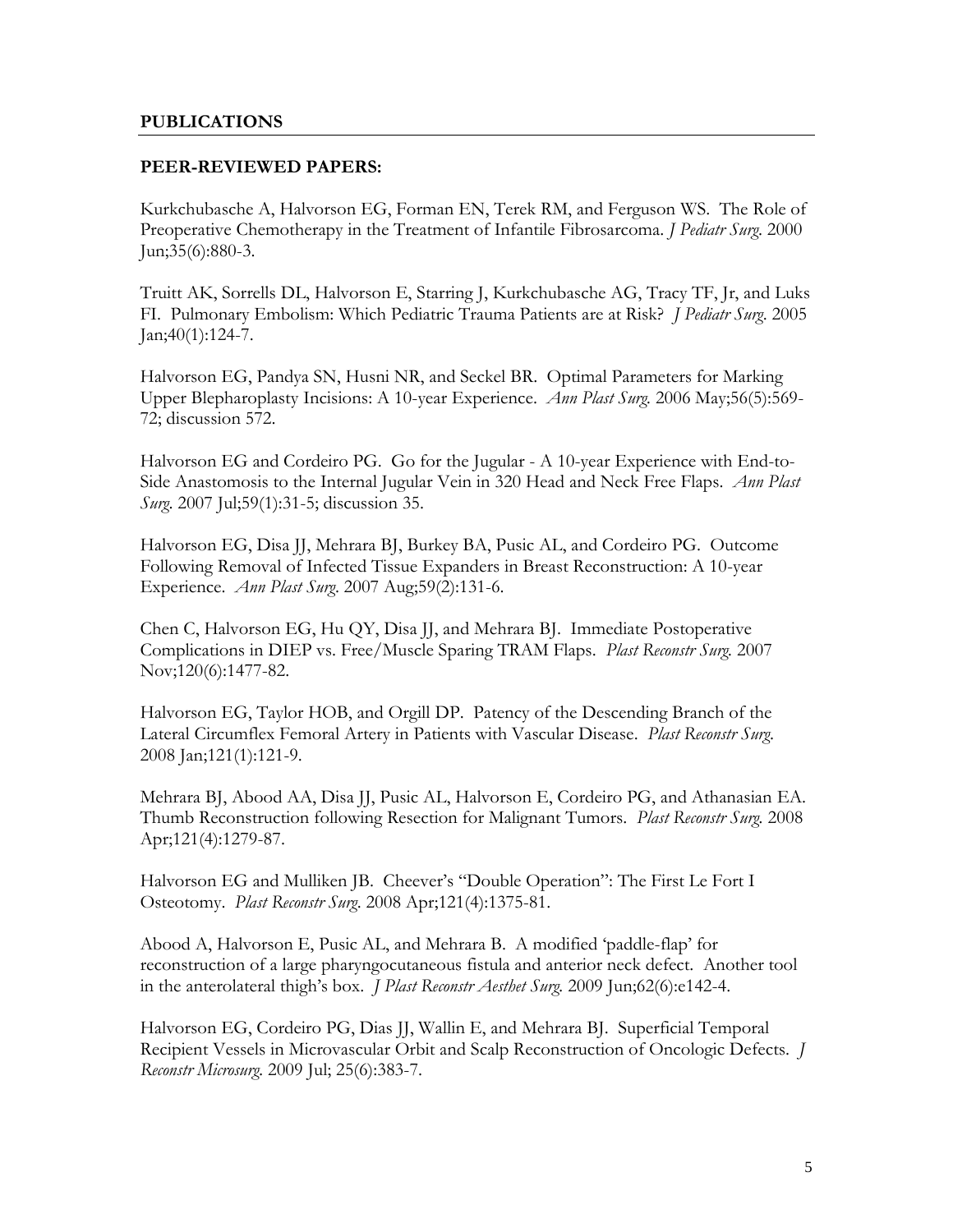Halvorson EG. On the Origins of "Components Separation." *Plast Reconstr Surg*. 2009 Nov;124(5):1545-9.

Hultman CS, Sherrill MA, Halvorson EG, Lee CN, Boggess JF Meyers MO, Calvo BA, and Kim HJ. Utility of the Omentum in Pelvic Floor Reconstruction Following Resection of Anorectal Malignancy: Patient Selection, Technical Caveats, and Clinical Outcomes. *Ann Plast Surg.* 2010 May; 64(5): 559-62.

Harijan A and Halvorson EG. Eponymous Instruments in Plastic Surgery. *Plast Reconstr Surg.* 2011 Jan;127(1):456-65.

Tong WM, Bazakas A, Hultman CS, Halvorson EG. The transition from pedicle transverse rectus abdominis myocutaneous to perforator flap: what is the cost of opportunity? *Ann Plast Surg*. 2012 May;68(5):489-94.

Tong WM, Dixon R, Ekis H, Halvorson EG. The impact of preoperative CT angiography on breast reconstruction with abdominal perforator flaps. *Ann Plast Surg*. 2012 May; 68(5): 525-30.

Clayton JL, Bazakas A, Lee CN, Hultman CS, Halvorson EG. Once is not enough: withholding postoperative prophylactic antibiotics in prosthetic breast reconstruction is associated with an increased risk of infection. *Plast Reconstr Surg*. 2012 Sept;130(3):495-502.

Hultman CS, Connolly A, Halvorson EG, Rowland P, Meyers MO, Mayer DC, Drake AF, Sheldon GF, Meyer AA. Get on your boots: preparing fourth-year medical students for a career in surgery, using a focused curriculum to teach the competency of professionalism*. J Surg Res.* 2012 Oct;177(2):217-23.

McCarthy CM, Lee CN, Halvorson EG, Riedel E, Pusic AL, Mehrara BJ, Disa JJ. The use of acellular dermal matrices in two-stage expander/implant reconstruction: a multicenter, blinded, randomized controlled trial. *Plast Reconstr Surg.* 2012 Nov;130(5 Suppl 2):57S-66S.

Bazakas A, Solander S, Ladizinski B, Halvorson EG. Trans-arterial embolization followed by surgical excision of skin lesions as treatment for angiolymphoid hyperplasia with eosinophilia. *J Am Acad Dermatol*. 2013 Jan;68:48-9.

Kim GG, Halvorson EC, Hang AX, Pederson WC, De Santis G, Hackman TG. Prelamination of radial forearm free flap with buccal mucosa. *Oto HNS*. 2013 Feb; 148(2):341-3.

Hultman CS, Halvorson EG, Kaye D, Helgins R, Meyers MO, Rowland PA and Meyer AA. Sometimes you can't make it on your own: the impact of a professionalism curriculum on the attitudes, knowledge, and behaviors of an academic plastic surgery practice. *J Surg Res*. 2013 March; 180(1):8-14.

Wagner IJ, Tong WM, and Halvorson EG. A classification system for fat necrosis in autologous breast reconstruction. *Ann Plast Surg.* 2013 May;70(5):553-6.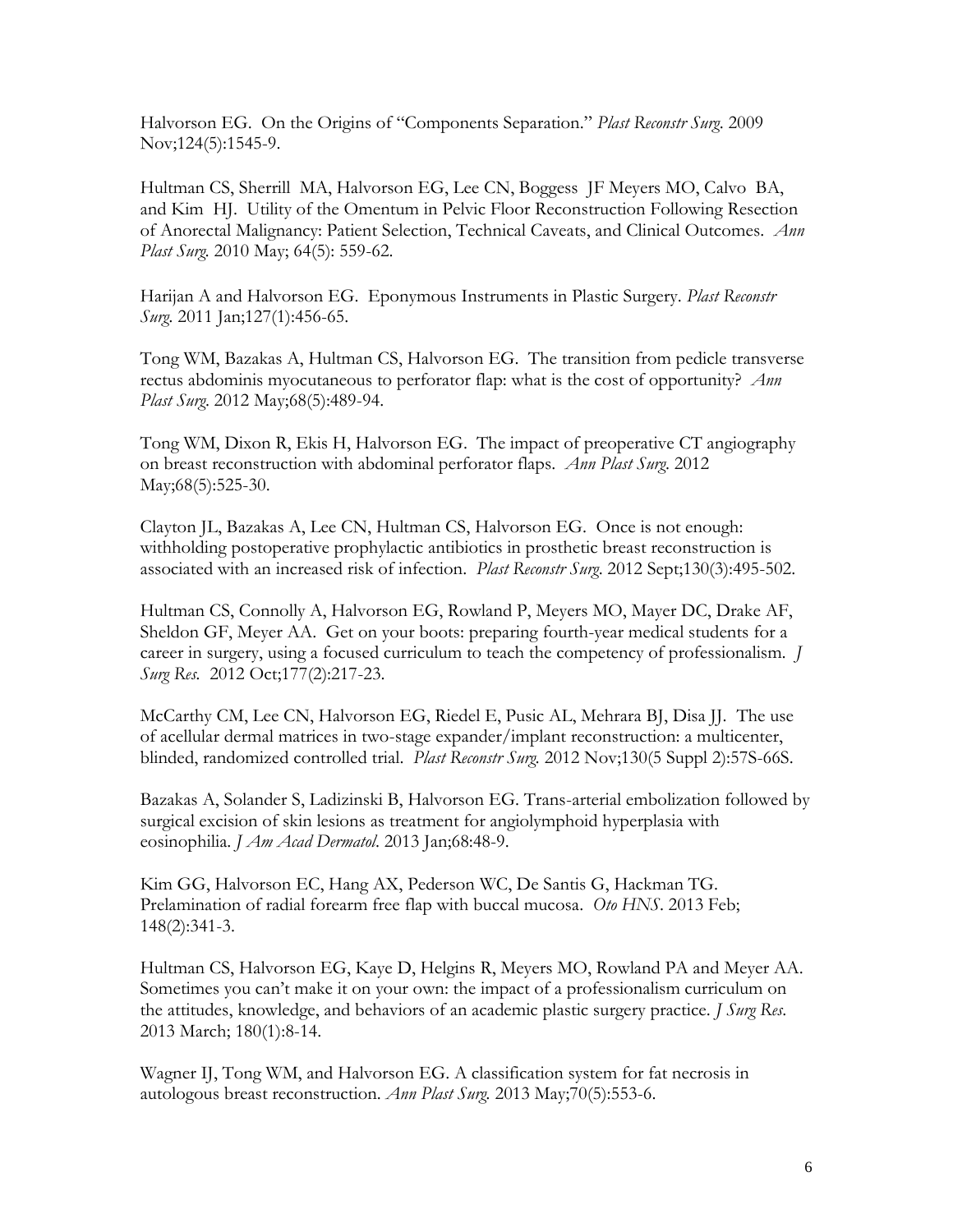Wu C, Kim S, and Halvorson EG. Laser-assisted indocyanine green angiography: a critical appraisal. *Ann Plast Surg*. 2013 May;70(5):613-9.

Carty MJ, Caterson EJ, Caterson SA, Chun YS, Erdmann-Sager J, Hadad I, Halvorson EG, Orgill DP, Sampson CE, Talbot SG, Theman T, Eriksson E. Why we are here: early reflections on the role of reconstructive plastic surgery in the 2013 Boston marathon bombings. *Plast Reconstr Surg*. 2013 December; 132(6)1623-7.

Halvorson EG, Cormican M, West ME, Myers V. Three-dimensional nipple-areola tattooing: a new technique with superior results. *Plast Reconstr Surg*. 2014 May;133(5):1073-5. Selected by *Plastic & Reconstructive Surgery* as the Best Ideas & Innovations Paper for 2014.

Fraser JF, Halvorson EG, and Mulliken JB. Theodore Dunham's Discovery of an Island Flap. *Annals of Plastic Surgery*. 2014 May; 72(5):493-497.

Gronet EM, Halvorson EG. The oblique mastectomy incision: advantages and outcomes. *Ann Plast Surg*. 2014 Jun; 72(6):s124-5.

Wu C, Clayton JL, Halvorson EG. Racial differences in ischemic complications of pedicled versus free abdominal flaps for breast reconstruction. *Ann Plast Surg*. 2014 Jun; 72(6):s172-5.

Lee CC, Hackenberg B, Halvorson EG, Caterson EJ. Vascularized treatment options for reconstruction of the ascending mandible with introduction of the femoral medial epicondyle free flap. *J Craniofac Surg.* 2014 Sep; 25(5):1690-7.

Fischer S, Wall J, Pomahac B, Riviello R, Halvorson EG. Extra-Large Negative Pressure Wound Therapy Dressings for Burns. Initial Experience with Technique, Fluid Management, and Outcomes. *Burns*, 2016 Mar;42(2):457-65.

Al-Bustani S, Halvorson EG. [Status of Microsurgical Simulation Training in Plastic Surgery:](https://www.ncbi.nlm.nih.gov/pubmed/26418797)  [A Survey of United States Program Directors.](https://www.ncbi.nlm.nih.gov/pubmed/26418797) *Ann Plast Surg.* 2016 Jun;76(6):713-6.

Hultman CS, Kim S, Lee CN, Wu C, Dodge B, Hultman CE, Roach ST, Halvorson EG. Implementation and Analysis of a Lean Six Sigma Program in Microsurgery to Improve Operative Throughput in Perforator Flap Breast Reconstruction. *Ann Plast Surg*. 2016 Jun;76 Suppl 4:S352-6.

Al-Bustani S, Austin GK, Ambrose EC, Miller J, Hackman TG, Halvorson EG. [Miniplates](https://www.ncbi.nlm.nih.gov/pubmed/27518036)  [Versus Reconstruction Bars for Oncologic Free Fibula Flap Mandible Reconstruction.](https://www.ncbi.nlm.nih.gov/pubmed/27518036) *Ann Plast Surg.* 2016 Sep;77(3):314-7.

Phillips BT and Halvorson EG. Antibiotic Prophylaxis Following Implant-Based Breast Reconstruction - What is the Evidence? *Plast Reconstr Surg*., 2016 Oct;138(4):751-7. Selected by *Plastic & Reconstructive Surgery* as the Best Breast Paper for 2016.

Ricci JA, Treiser MD, Tao R, Jiang W, Guldbrandsen G, Halvorson E, Hergrueter CA, Chun YS. [Predictors of Complications and Comparison of Outcomes Using SurgiMend Fetal](https://www.ncbi.nlm.nih.gov/pubmed/27673529)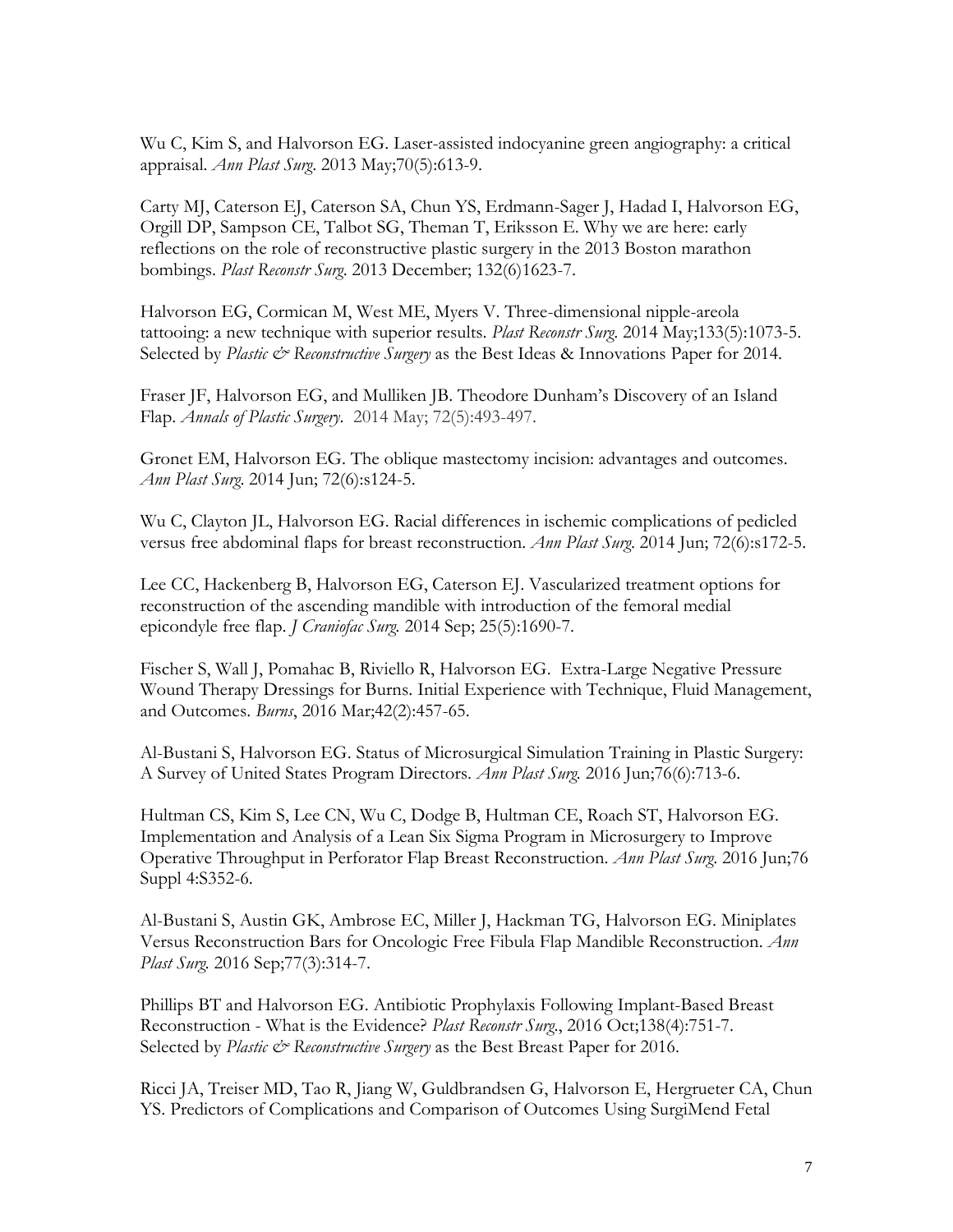[Bovine and AlloDerm Human Cadaveric Acellular Dermal Matrices in Implant-Based Breast](https://www.ncbi.nlm.nih.gov/pubmed/27673529)  [Reconstruction.](https://www.ncbi.nlm.nih.gov/pubmed/27673529) *Plast Reconstr Surg*. 2016 Oct;138(4):583e-91e.

Kantak NA, Mistry R, Halvorson EG. [A review of negative-pressure wound therapy in the](https://www.ncbi.nlm.nih.gov/pubmed/27378361)  [management of burn wounds.](https://www.ncbi.nlm.nih.gov/pubmed/27378361) *Burns.* 2016 Dec;42(8):1623-1633.

Rinkinen J, Halvorson EG. [Topical Vasodilators in Microsurgery: What Is the Evidence?](https://www.ncbi.nlm.nih.gov/pubmed/27636540) *J Reconstr Microsurg*. 2017 Jan;33(1):1-7.

Lee JH, Varon DE, Halvorson EG. [Unilateral Internal Mammary Recipient Vessels for](https://www.ncbi.nlm.nih.gov/pubmed/28740774)  [Bilateral DIEP Flap Breast Reconstruction.](https://www.ncbi.nlm.nih.gov/pubmed/28740774) *Plast Reconstr Surg Glob Open.* 2017 Jun 23;5(6):e1359.

Unukovych D, Caterson EJ, Carty MJ, Erdmann-Sager J, Halvorson E, Caterson SA. Bilateral Free Flap Breast Reconstruction Outcomes: Do Abdominal Scars Affect Bilateral Flaps. *Plast Reconstr Surg Glob Open*. 2017 Sep 20;5(9):e1493.

Varon DE, Smith JD, Bharadia DR, Shafique N, Sakthivel D, Halvorson EG, Nuutila K, Sinha I. [Use of a novel chitosan-based dressing on split-thickness skin graft donor sites: a](https://www.ncbi.nlm.nih.gov/pubmed/30008255)  [pilot study.](https://www.ncbi.nlm.nih.gov/pubmed/30008255) *J Wound Care.* 2018 Jul 1;27(Sup7):S12-S18.

Serebrakian AT, Pickrell BB, Varon DE, Mohamadi A, Grinstaff MW, Rodriguez EK, Nazarian A, Halvorson EG, Sinha I. Meta-analysis and Systematic Review of Skin Graft Donor-site Dressings with Future Guidelines. *Plast Reconstr Surg Glob Open*. 2018 Sep 24;6(9):e1928.

# **LETTERS TO THE EDITOR, INVITED COMMENTARY, ETC:**

Halvorson, EG Wound Irrigation in the E.R. – A Simple, Effective Method. *Plast Reconstr Surg.* 2007 Jun;119(7):2345-6.

Halvorson, EG, Avram, R, and Disa, JJ. The Lower Trapezius "Reverse Turnover" Flap. *Plast Reconstr Surg.* 2008 Jul;122(1):45e-46e.

Halvorson, EG. A Simple Way to Locate Tissue Expander Injection Ports. *Plast Reconstr Surg.* 2009 Apr;123(4):163e-164e.

Halvorson, EG. Autologous vs. Autogenous. *Plast Reconstr Surg.* 2009 Jul;124(1):187e-8e.

Halvorson EG, Bazakas A, Clayton JL, Lee CN, Hultman CS. [To scip … or not to scip …](https://www.ncbi.nlm.nih.gov/pubmed/23897365)  [the surgical care improvement project protocol.](https://www.ncbi.nlm.nih.gov/pubmed/23897365) *Plast Reconstr Surg.* 2013 Aug;132(2):317e-318e.

Halvorson EG, Orgill DP. [Discussion: reverse lymphatic mapping: a new technique for](https://www.ncbi.nlm.nih.gov/pubmed/25539312)  [maximizing safety in vascularized lymph node transfer.](https://www.ncbi.nlm.nih.gov/pubmed/25539312) *Plast Reconstr Surg.* 2015 Jan;135(1):286-8.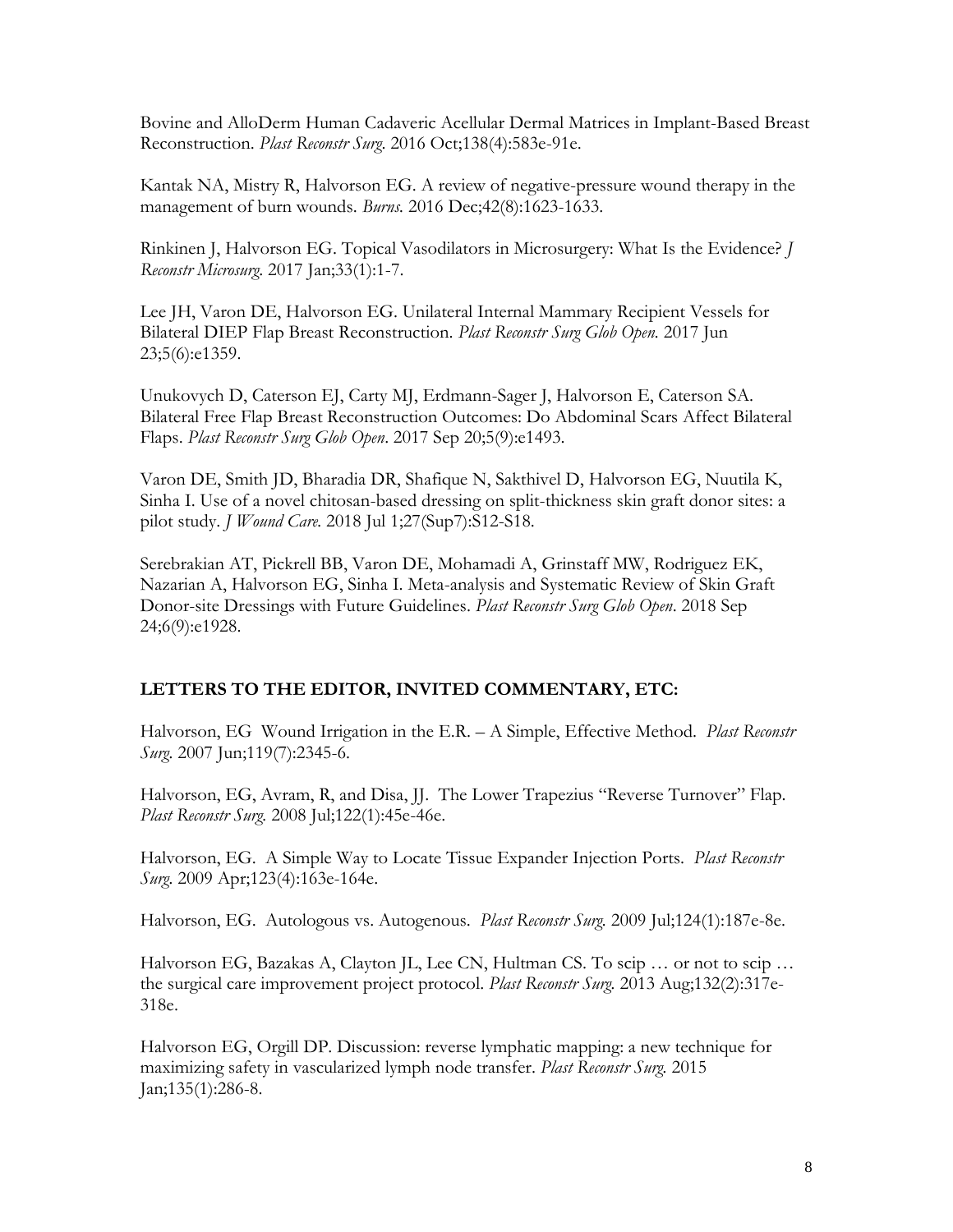### **TEXTBOOK CHAPTERS and other:**

Disa, JJ, Halvorson, EG, and Hidalgo, DA. Open Wound Requiring Reconstruction. ACS Surgery: Principles and Practice. Souba, WW, Fink, MP, Jurkovich, GJ, et al., Eds. WebMD, Inc., New York, 2006. Section 3, Ch 3 (web-based thus no page #'s).

Disa, JJ, Halvorson, EG, Shah, HR, and Kaplan, G. Surface Reconstruction Procedures. ACS Surgery: Principles and Practice. Souba, WW, Fink, MP, Jurkovich, GJ, et al., Eds. WebMD, Inc., New York, 2006. Section 3, Ch 7 (web-based thus no page #'s).

Halvorson EG. A Cut Above (Biography of David William Cheever). *Harvard Medical Alumni Bulletin.* 2006; Winter: 46-51.

Halvorson, EG and Cordeiro, PG. Maxilla and Midface Reconstruction. Plastic Surgery Indications and Practice. Guyuron, B, Persing, J, Eriksson, E, et al., Eds. Elsevier Publishers, Inc., London, 2009. Ch 64, p837-50.

Halvorson, EG and Disa, JJ. Principles of Wound Management and Soft Tissue Reconstruction. ACS Surgery: Principles and Practice. Ashley, SW, Cance, WG, Jurkovich, GJ, et al., Eds. WebMD, Inc., New York, 2009. Section 3, Ch 3 (web-based thus no page  $#^{\prime}$ s).

Halvorson, EG and Disa, JJ. Reconstruction of the Posterior Trunk. Plastic Surgery Secrets, 2<sup>nd</sup> edition. Weinzweig, J, Ed. Mosby, Inc., Philadelphia, 2010. Ch 92, p605-9.

Love, SM and Lindsey, K. Dr. Susan Love's Breast Book. Da Capo Press, 2010. Assisted Susan Love in writing chapter on breast reconstruction (Ch 15, pp 444-71).

Love, SM and Lindsey, K. Dr. Susan Love's Breast Book. Da Capo Press, 2010. Assisted Susan Love in writing chapter on congenital breast disorders (Ch 2, p39-63).

Halvorson EG. Perforator Flap Breast Reconstruction: Getting Started, Navigating Technology, and Making it Work. Part I: Starting Perforator Flap Practice. QMP Plastic Surgery Pulse News 2010; 2(4).

Halvorson EG. Perforator Flap Breast Reconstruction: Getting Started, Navigating Technology, and Making it Work. Part II: Financial Considerations in Perforator Flap Breast Reconstruction. QMP Plastic Surgery Pulse News 2011; 3(1).

Halvorson EG. Perforator Flap Breast Reconstruction: Getting Started, Navigating Technology, and Making it Work. Part III: Technologic Advances in Perforator Flap Surgery. QMP Plastic Surgery Pulse News 2011; 3(2).

Halvorson, EG. Fat Grafting to the Breast: Reconstructive Indications. For PSEN, 2012.

Halvorson, EG, Bui, DT, and Cordeiro, PC. Reconstruction of Defects of the Maxilla and Skull Base. Grabb & Smith's Plastic Surgery, 7<sup>th</sup> Ed. Thorne, et al., Eds. Lippincott,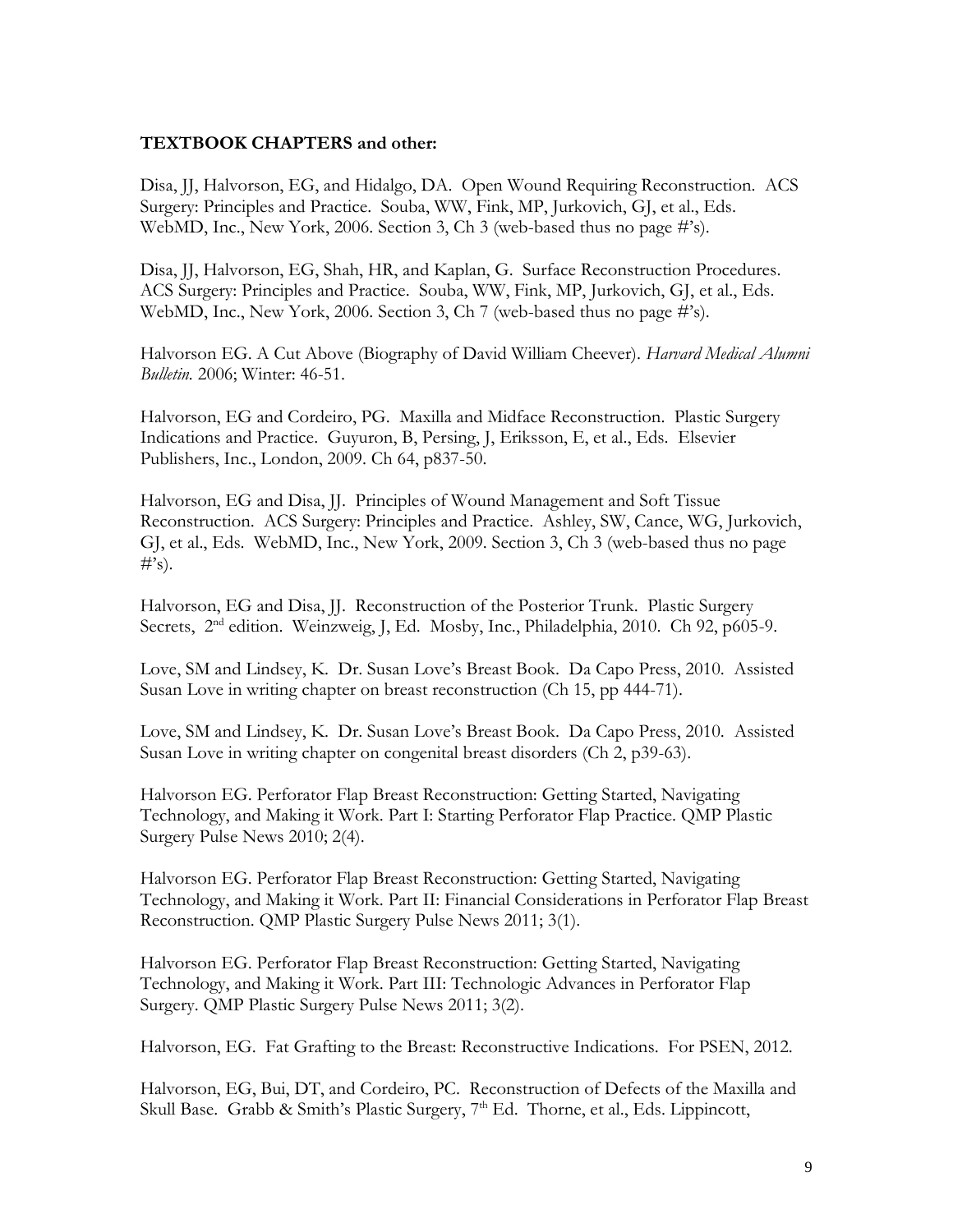Williams & Wilkins, Philadelphia, 2014. Ch 39.

Halvorson EG. Two Stage Implant Breast Reconstruction. IN: Mulholland MW, editor-inchief. Operative Techniques in Surgery. Philadelphia: Wolters Kluwer Health, 2015; Vol 2, part 5, section II, chapter 15: 1476-1487.

Haddad AG, Giatsidis G, Orgill DP, Halvorson EG. [Skin Substitutes and Bioscaffolds:](https://www.ncbi.nlm.nih.gov/pubmed/28576252)  [Temporary and Permanent Coverage.](https://www.ncbi.nlm.nih.gov/pubmed/28576252) *Clin Plast Surg.* 2017 Jul;44(3):627-634.

Kantak NA, Mistry R, Varon DE, Halvorson EG. [Negative Pressure Wound Therapy for](https://www.ncbi.nlm.nih.gov/pubmed/28576256)  [Burns.](https://www.ncbi.nlm.nih.gov/pubmed/28576256) *Clin Plast Surg.* 2017 Jul;44(3):671-677.

Seth AK, Friedstat JS, Orgill DP, Pribaz JJ, Halvorson EG. [Microsurgical Burn](https://www.ncbi.nlm.nih.gov/pubmed/28888307)  [Reconstruction.](https://www.ncbi.nlm.nih.gov/pubmed/28888307) *Clin Plast Surg.* 2017 Oct;44(4):823-832.

Halvorson, EG. Fibula Flap Mandible Reconstruction with Use of Osteotomy Templates. Operative Techniques in Plastic Surgery, Mehrara B and Chung K, Eds. Wolters Kluwer, 2020. Ch 11, pp 66-72.

# **INVITED PRESENTATIONS**

# **ORAL PRESENTATIONS:**

Kurkchubasche, A, Halvorson, EG, Forman, EN, Terek, RM, and Ferguson, WS. The Role of Preoperative Chemotherapy in the Treatment of Infantile Fibrosarcoma.

• Presented at the Annual Meeting of the Section on Surgery of the American Academy of Pediatrics, Washington, DC, October 1999.

Halvorson, EG, Vernadakis, AJ, Weinzweig, J. The EHL Flap Revisited: Case Report & Literature Review.

• Presented at the Annual Meeting of the New England Society of Plastic and Reconstructive Surgeons, Mystic, CT, June 2005.

Halvorson, EG and Mulliken, JB. Cheever's "Double Operation": The First Le Fort I Osteotomy.

• Presented at the Annual Meeting of the New England Society of Plastic and Reconstructive Surgeons, Mystic, CT, June 2005.

Halvorson, EG, Pandya, SN, Husni, NR, and Seckel, BR. Optimal Parameters for Marking Upper Blepharoplasty Incisions: A 10-year Experience.

- Presented at the Annual Meeting of the Northeastern Society of Plastic Surgeons, Washington, DC, November 2005.
- Poster at Lahey Clinic Post-Graduation Recognition Day, June 2005.

Halvorson, EG, Taylor, HOB, and Orgill, DP. Patency of the Descending Branch of the Lateral Circumflex Femoral Artery in Patients with Vascular Disease.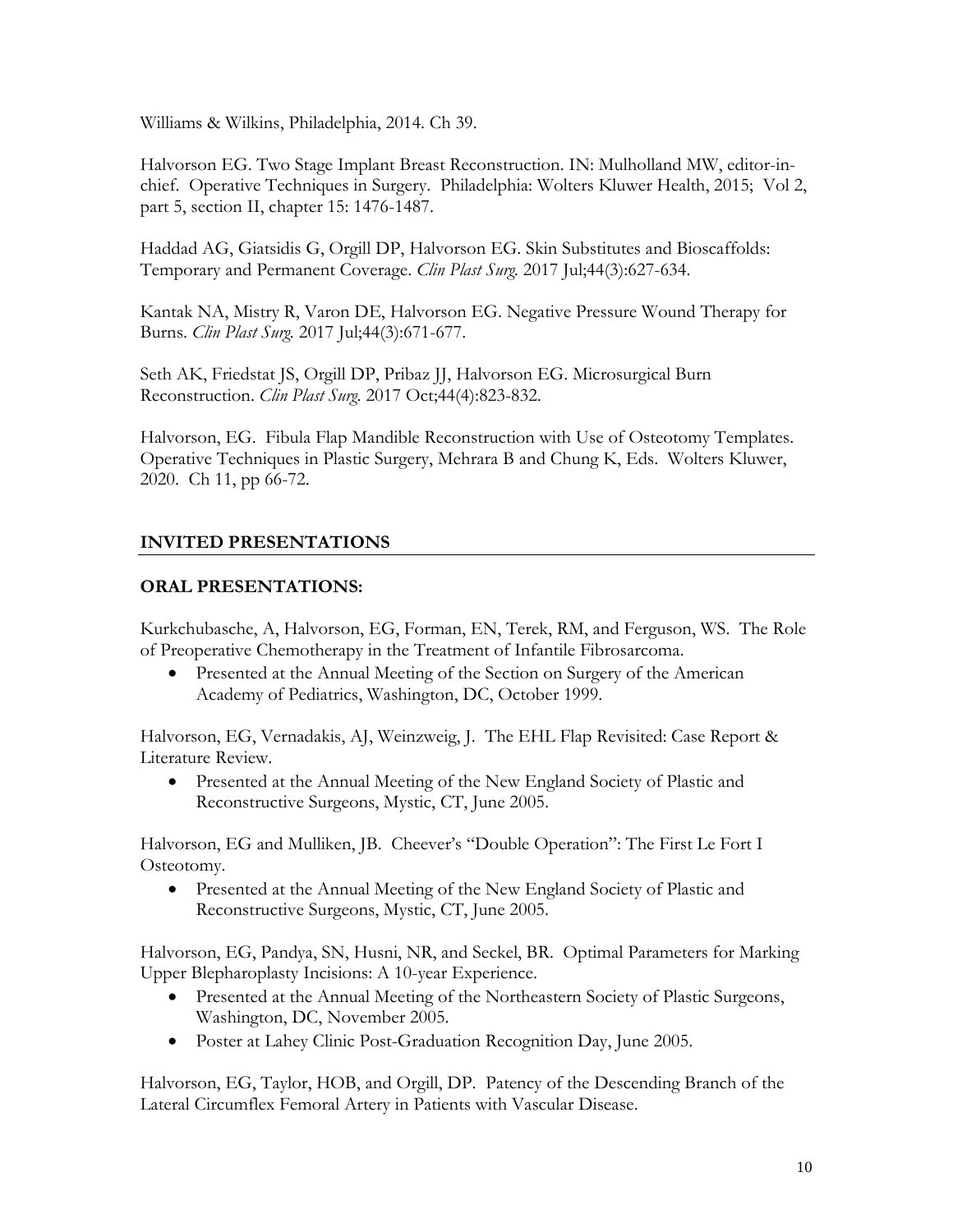• Presented at the Annual Meeting of the American Society for Reconstructive Microsurgery, Tucson, AZ, January 2006.

Halvorson, EG. CPT Coding in Reconstructive Plastic Surgery.

• Presented at The 2<sup>nd</sup> Annual NC AAPC Coding Conference, Raleigh, NC, September 2007.

Halvorson, EG and Cordeiro, PG. End-to-Side Anastomosis to the Internal Jugular Vein: A 10-year Experience.

- Presented at the Annual Meeting of the American Society for Reconstructive Microsurgery, Los Angeles, CA, January 2008.
- Presented at the Annual Meeting of the Northeastern Society of Plastic Surgeons, Boston, MA, December 2006.

Harijan, A and Halvorson, EG. Common Eponymous Plastic Surgery Instruments.

• Presented at the Annual Meeting of the North Carolina Society of Plastic Surgeons, Chapel Hill, NC, September 2008.

Moderator of "Fresh Faces/New Cases" panel, Annual Meeting of the North Carolina Society of Plastic Surgeons, Chapel Hill, NC, September 2008.

Halvorson, EG. Current Trends in Breast Reconstruction.

• Presented at the Raleigh Professional Women's Forum Luncheon, Raleigh, NC, October 2008.

Halvorson, EG. Current Concepts in Breast Reconstruction.

• Area Health Education Centers Program Lecture - Halifax Regional Medical Center, Roanoke, NC, August 2009.

Halvorson, EG, Bazakas, A, Hultman, CS, and Lee, CN. Once is not Enough – Prophylactic Antibiotics in Prosthetic Breast Reconstruction.

- Presented at the Annual Meeting of the American Society of Plastic Surgeons, Toronto, October 2010. Selected as a "Top Paper Presentation" at ASPS 2010, featured in Medscape Medical News (10/4/2010), and number 1 of "Top 10" most-read Medscape articles by plastic surgeons in 2010.
- Presented at the Annual Meeting of the North Carolina Society of Plastic Surgeons, White Sulphur Springs, WV, October 2010.

Halvorson, EG. Update on Medicare/Medicaid Coverage for Breast Reduction, Panniculectomy, and Pressure Sore Care.

> • Presented as part of "Practice Management, Professionalism, and Ethics" panel, Annual Meeting of the North Carolina Society of Plastic Surgeons, White Sulphur Springs, WV, October 2010.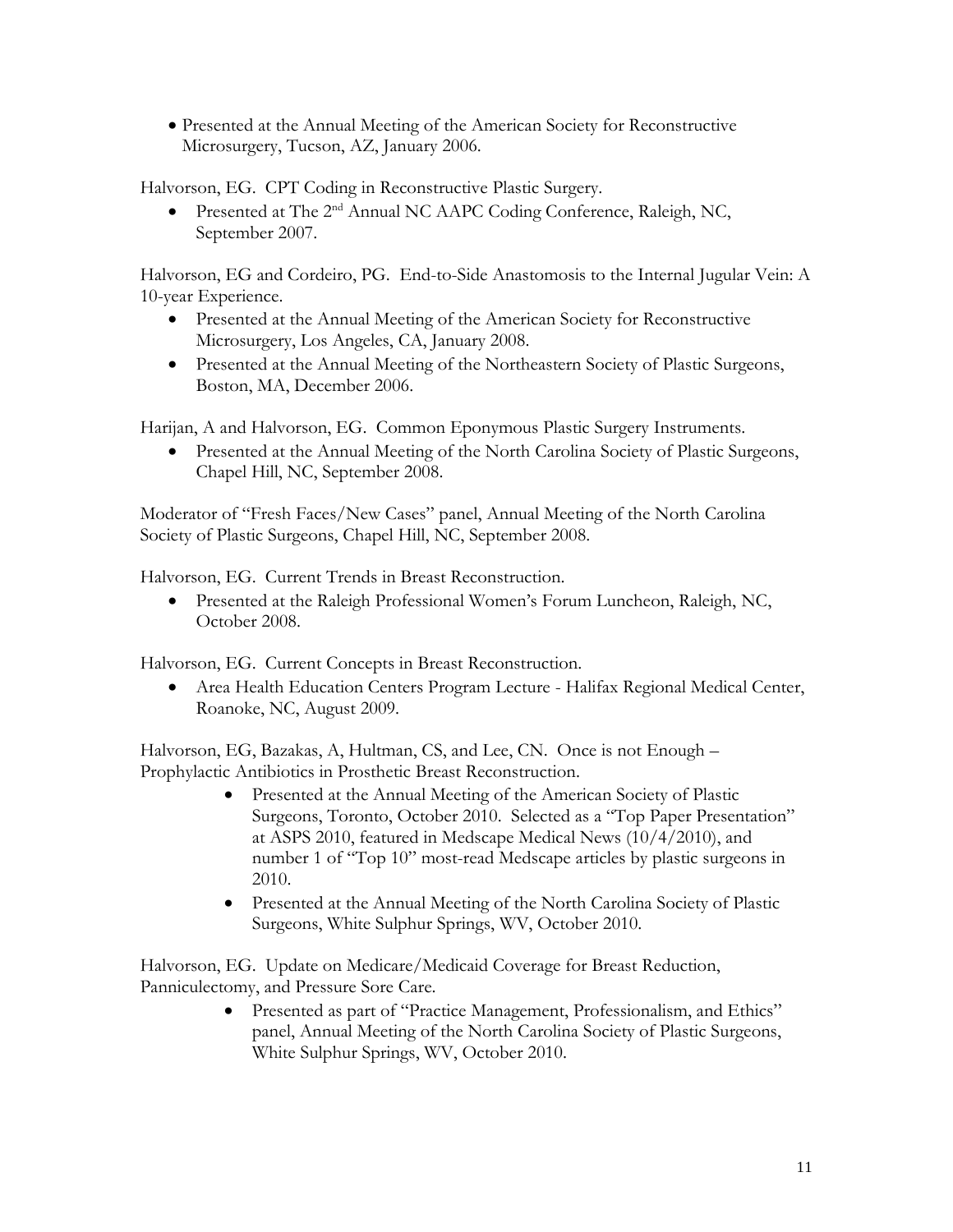Tong, WT, Clayton, JL, Lee, CN, Halvorson, EG, Overby, WD, and Hultman, CS. Learning curve or learning loop? A tale of innovation, failure, and redemption in abdominal wall reconstruction.

> • Poster presentation at the Annual Meeting of the American Association of Plastic Surgeons, Boca Raton, FL, April 2011.

Tong, W, Bazakas, A, Hultman, CS, and Halvorson, EG. The Transition from Pedicle TRAM to Perforator Flap – What is the Cost of Opportunity?

- Presented at the Annual Meeting of the Southeastern Society of Plastic and Reconstructive Surgeons, Naples, FL, June 2011.
- Presented at the Annual Meeting of the American Society for Reconstructive Microsurgery, Cancun, January 2011.
- Presented at the Annual Meeting of the North Carolina Society of Plastic Surgeons, White Sulphur Springs, WV, October 2010.

Tong, W, Dixon, RG, Halvorson, EG. The Impact of Preoperative CT Angiography on Breast Reconstruction with Abdominal Perforator Flaps.

- Presented at the Annual Meeting of the North Carolina Society of Plastic Surgeons, Kiawah Island, SC, October 2011.
- Poster presentation at the Annual Meeting of the Southeastern Society of Plastic and Reconstructive Surgeons, Naples, FL, June 2011.
- Presented at the Annual Meeting of the American Society for Reconstructive Microsurgery, Cancun, January 2011.

Halvorson, EG and Mehrara, BJ. 2-D and 3-D Osteotomies for Fibula Flap Mandible Reconstruction – Technique and Results.

> • Presented at the Annual Meeting of the American Society for Reconstructive Microsurgery, Las Vegas, NV, January 2012.

Wu, C, Clayton, JL, Smith, PC, Halvorson, EG. Implant Size Does Not Affect Outcome in 2-Stage Implant Breast Reconstruction.

> • Presented at the Annual Meeting of the North Carolina Society of Plastic Surgeons, Kiawah Island, SC, October 2011.

Hultman, CS, Connoly, A, Halvorson, EG, Rowland, P, Meyers, MO, Sheldon, GF, Drake, AF, Meyer, AA. Get On Your Boots: Preparing Fourth Year Medical Students for a Career in Surgery, Using a Competency-Based Curriculum to Teach Professionalism.

> • Presented at the Annual Academic Surgical Congress, Las Vegas, NV, February 2012.

Hultman, CS, Meyers, MO, Rowland, P, Halvorson, EG, Meyer, AA. Sometimes You Can't Make it on Your Own: The Impact of a Professionalism Curriculum on the Behaviors, Attitudes, and Values of an Academic Plastic Surgery Practice.

> • Presented at the Annual Academic Surgical Congress, Las Vegas, NV, February 2012.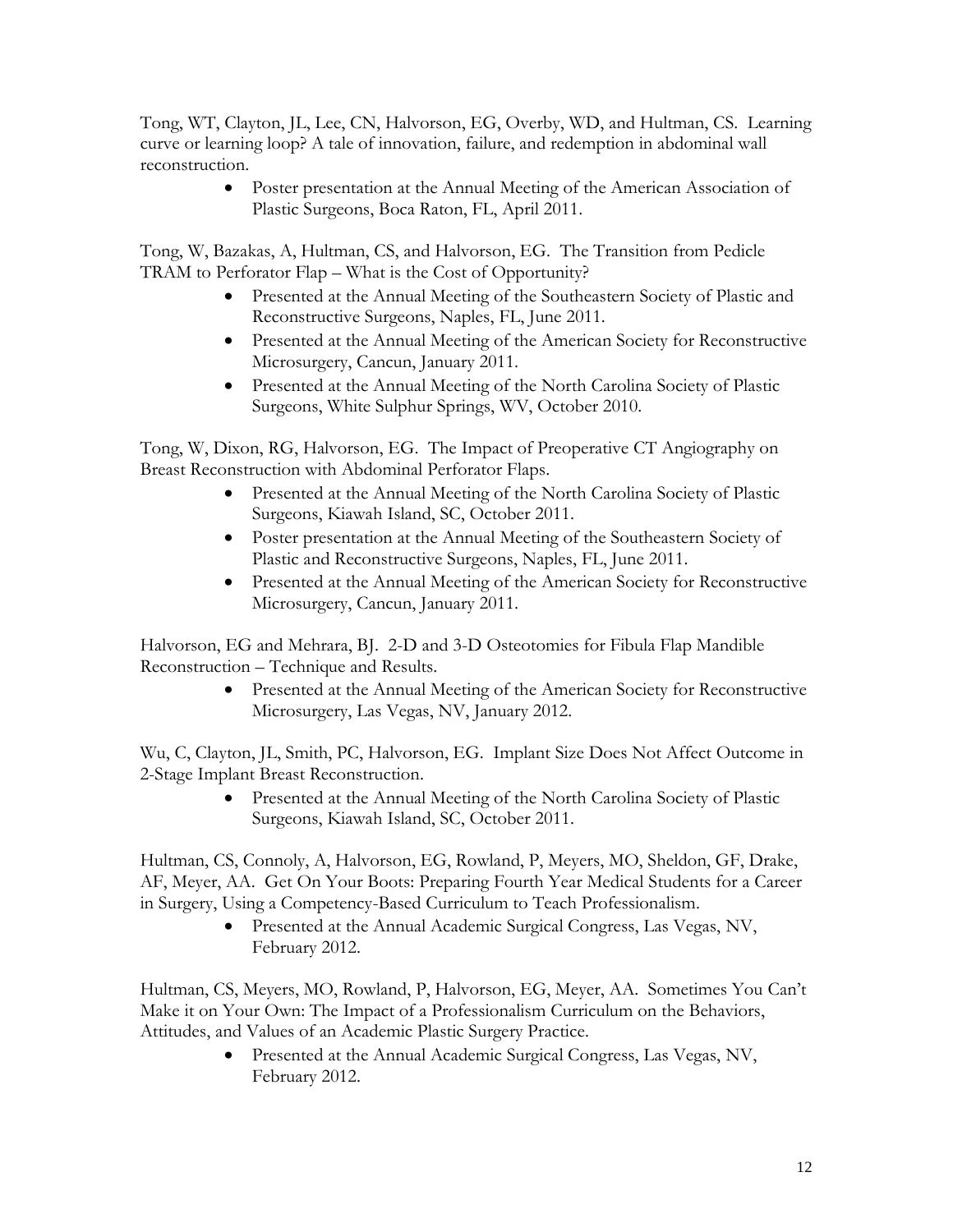Cormican, M and Halvorson, EG. Rethinking NAC Tattoo – A New Technique with Superior Results.

> • Presented at the Annual Meeting of the Southeastern Society of Plastic and Reconstructive Surgeons, Amelia Island, FL, June 2012.

Halvorson, EG. The Limited Utility and High Cost of Implantable Dopplers for Free Flap Monitoring.

- Presented at the Annual Meeting of the American Society of Plastic Surgeons, New Orleans, LA, October 2012.
- Presented at the Annual Meeting of the American Society for Reconstructive Microsurgery, Las Vegas, NV, January 2012.

Wu, C, Kim, S, Halvorson, EG. Laser Assisted ICG Angiography – A Critical Appraisal.

- Presented at the Annual Meeting of the American Society for Reconstructive Microsurgery, Naples, FL, January 2013
- Presented at the Annual Meeting of the Southeastern Society of Plastic and Reconstructive Surgeons, Amelia Island, FL, June 2012.

Kim, GG, Halvorson, EG, Hackman, TG. Prelamination of Radial Forearm Free Flap with Buccal Mucosa.

- Presented at the Annual Meeting of the American Society for Reconstructive Microsurgery, Naples, FL, January 2013
- Presented at the Annual Meeting of the American Academy of Otolaryngology – Head and Neck Surgery, Washington, DC, September 2012.

Kim, GG, Hackman, TG, Halvorson, EG. Head and Neck Reconstruction with the Supraclavicular Artery Flap: Patient Selection, Technique, and the Role of Flap Delay.

- Presented at the Annual Meeting of the American Society for Reconstructive Microsurgery, Naples, FL, January 2013
- Presented at the Annual Meeting of the American Academy of Facial Plastic and Reconstructive Surgery, Washington, DC, September 2012

Moderator of "Concurrent Scientific Sessions: Craniomaxillofacial Track", Annual Meeting of the American Society of Plastic Surgeons, 2013

Halvorson, EG. Refinements in Head & Neck Reconstruction. Invited Lecture for "Masters Series" presentation at the Annual Meeting of the American Society for Reconstructive Microsurgery, Naples, FL, January 2013

Panelist for "Complex Cases: Shaken, not Stirred", Annual Meeting of the Northeastern Society of Plastic Surgeons, Providence, RI, 2014

Moderator of "Controversies and Technology in Microsurgery", Annual Meeting of the American Society of Plastic Surgeons, 2014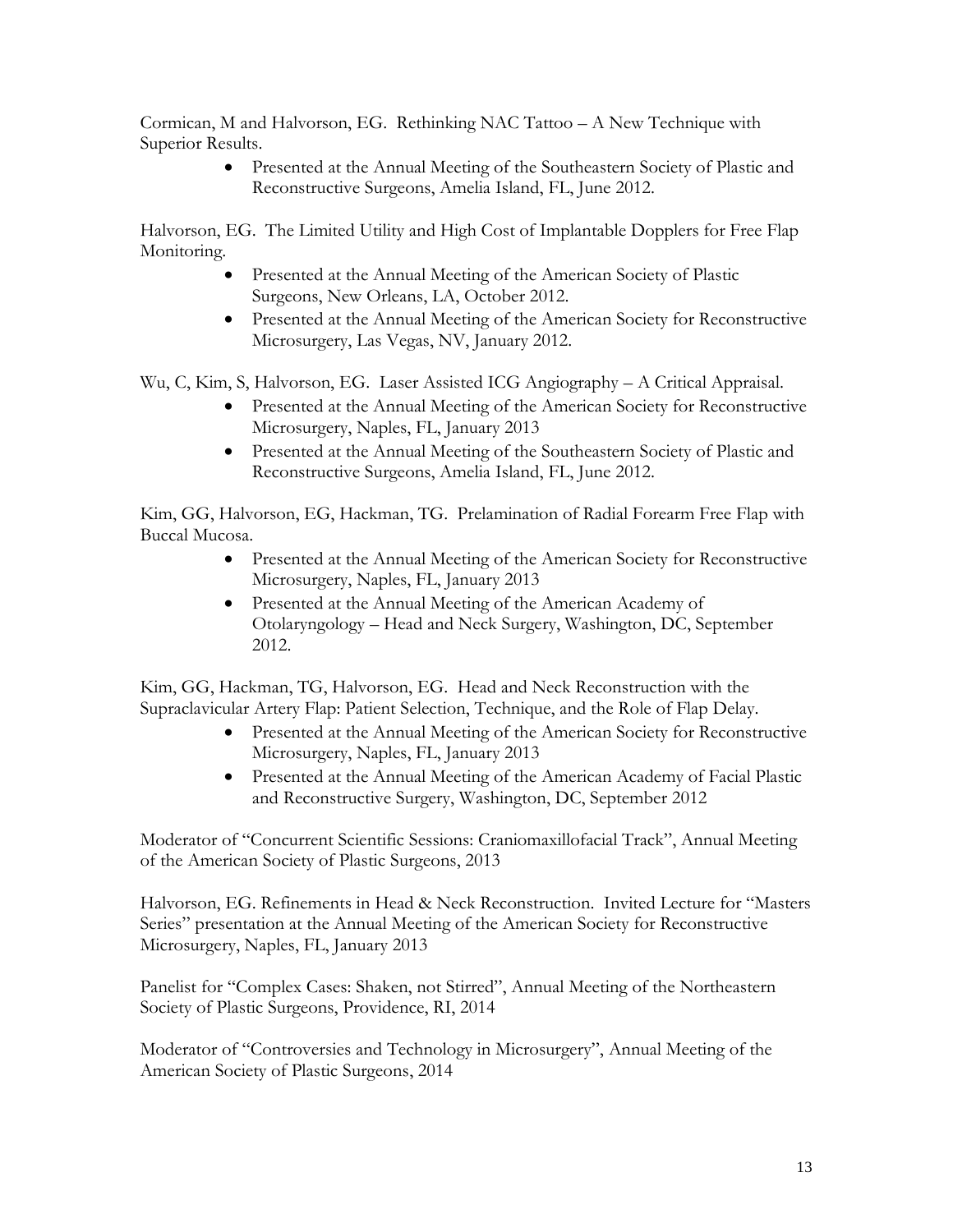Moderator of "General Reconstruction 2", Annual Meeting of the American Society of Plastic Surgeons, 2015

Panelist, "Complex Cases" Panel, Annual Meeting of the North Carolina Society of Plastic Surgeons, Asheville, October 2018

Panelist, NCSPS "Covid Town Hall" – online video conference for members of NCSPS discussing best practices while resuming work after the Covid related shutdown, 2020

Halvorson, EG. Limb Reconstruction after Trauma. Invited lecture for Sobratafe Global Advanced Wound Care Meeting, Brazil, October 2021

Halvorson, EG. Techniques for Mohs Reconstruction. Invited lecture for Annual Meeting of the North Carolina Society of Plastic Surgeons, Asheville, October 2021

Panelist, "Practice Management" Panel, Annual Meeting of the North Carolina Society of Plastic Surgeons, Asheville, October 2021

# **POSTER PRESENTATIONS:**

Halvorson, EG, Vernadakis, AJ. Adult Nasal Dermoid Cyst: Case Report & Literature Review.

• Poster at Lahey Clinic Post-Graduation Recognition Day, June 2005.

Halvorson, EG, Pandya, SN, Husni, NR, and Seckel, BR. Optimal Parameters for Marking Upper Blepharoplasty Incisions: A 10-year Experience.

• Poster at Lahey Clinic Post-Graduation Recognition Day, June 2005.

Halvorson, EG, Wallin, E, Disa, JJ, Cordeiro, PG, and Mehrara, BJ. Superficial Temporal Vessels as First Choice Recipients in Microvascular Orbit and Scalp Reconstruction.

• Poster at the Annual Meeting of the American Head & Neck Society, San Diego, CA, April 2007.

Halvorson, EG, Disa, JJ, Mehrara, BJ, Burkey, BA, Pusic, AL, and Cordeiro, PG. Outcome Following Removal of Infected Tissue Expanders in Breast Reconstruction: A 10-year Experience.

• Poster at the Annual Meeting of the American Society of Plastic Surgeons, Baltimore, MD, October 2007.

Halvorson, EG and Cordeiro, PG. End-to-Side Anastomosis to the Internal Jugular Vein: A 10-year Experience.

• Poster at the Annual Meeting of the American Head & Neck Society, San Diego, CA, April 2007.

Hultman CS, Halvorson EG, Kim S, Dodge B, Collins A, Lee CN, Erfanian K, Chadwick J, Spivak G, Erickson R. All that you can leave behind: Implementation of a Six Sigma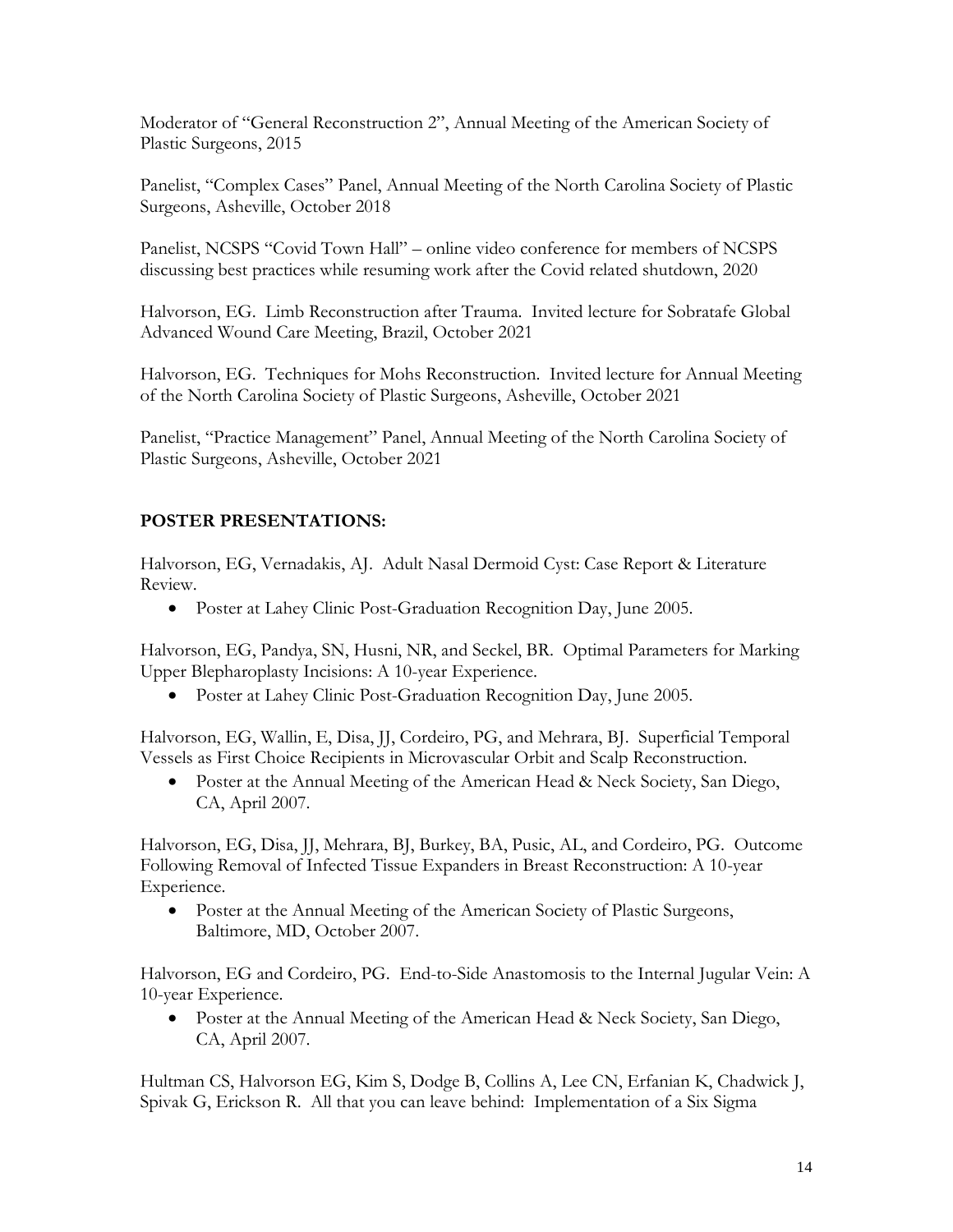Program in Microsurgery to Reduce Variation, Increase Efficiency, and Improve Outcomes in Perforator Flap Breast Reconstruction.

• Poster Session at American Association of Plastic Surgeons Annual Meeting, San Antonio, TX, March 2010.

Tong, W, Dixon, RG, Halvorson, EG. The Impact of Preoperative CT Angiography on Breast Reconstruction with Abdominal Perforator Flaps.

- Presented at the Annual Meeting of the North Carolina Society of Plastic Surgeons, Kiawah Island, SC, October 2011.
- Poster presentation at the Annual Meeting of the Southeastern Society of Plastic and Reconstructive Surgeons, Naples, FL, June 2011.

Tong, WT, Bazakas, A, Halvorson, EG. A Classification System for Fat Necrosis in Autologous Breast Reconstruction.

> • Poster presentation at the Annual Meeting of the Southeastern Society of Plastic and Reconstructive Surgeons, Amelia Island, FL, June 2012.

## **TEACHING RECORD**

## **GRAND ROUNDS PRESENTATIONS:**

"Cheever's 'Double Operation': The First Le Fort I Osteotomy" - Department of Oral & Maxillofacial Surgery, Massachusetts General Hospital 3/05 and Department of Plastic Surgery, Brown University 11/05

"Patency of the Descending Branch of the Lateral Circumflex Femoral Artery in Patients with Vascular Disease" - Department of Plastic Surgery, Brown University – 11/05

"The Versatile ALT Flap" – UNC Division of Plastic Surgery 10/27/06

"Perforator Flaps and Microsurgery" – UNC Department of Surgery 1/31/07

"Cheever's 'Double Operation': The First Le Fort I Osteotomy" – UNC Division of Plastic Surgery 4/20/07

"The Versatile ALT Flap" – Division of Plastic Surgery, Duke University  $-8/20/08$ 

"A Brief History of Microsurgery" – UNC Department of Surgery 9/10/08

Co-chairman for "Craniofacial Trauma: The Aesthetics of Reconstruction", 2 day educational course sponsored by Stryker – Chapel Hill, NC, 1/09

"Current Controversies in Breast Reconstruction" – UNC Department of Surgery 4/8/09

"CPT Coding in Plastic Surgery" – UNC Division of Plastic Surgery 4/27/11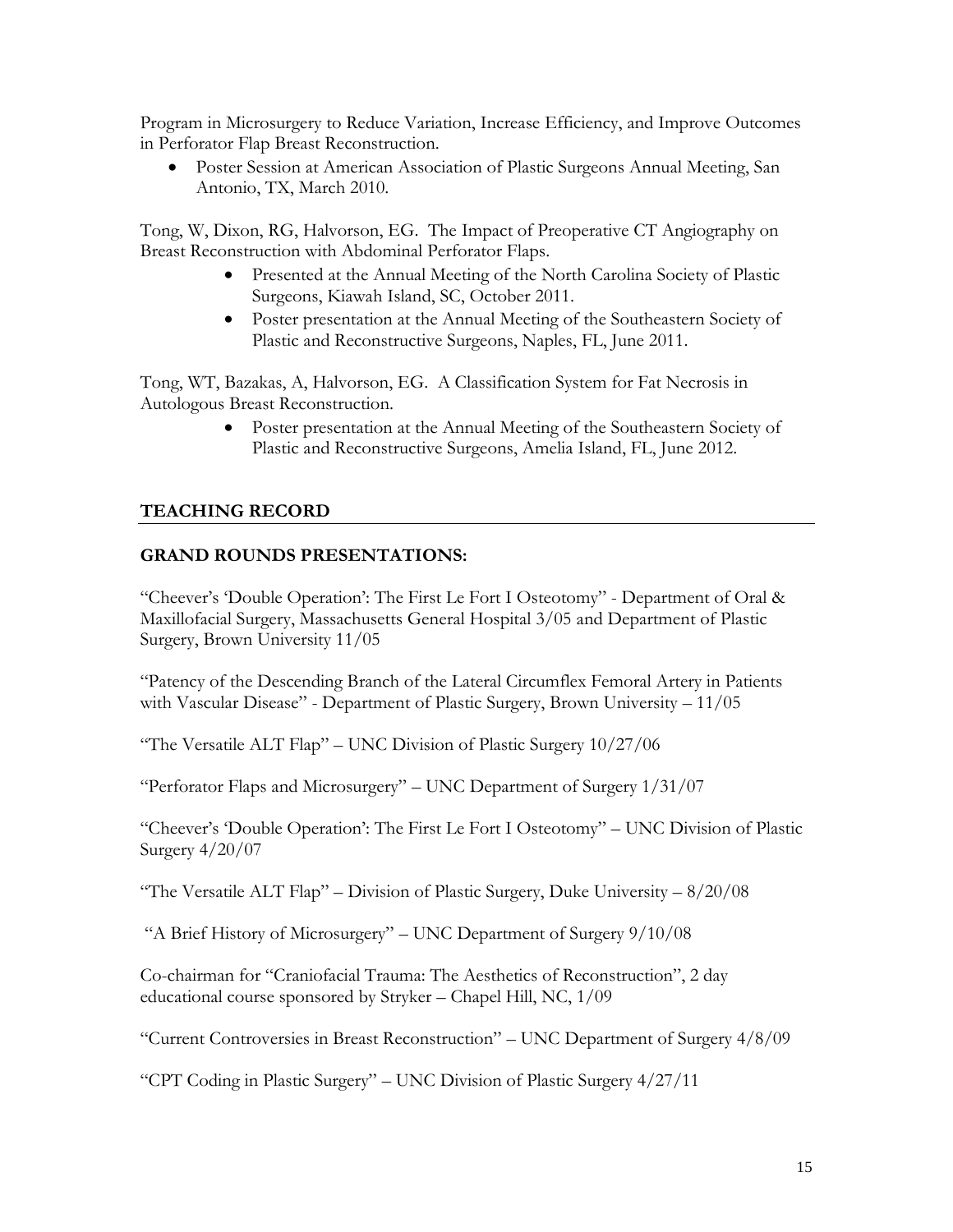"Principles and Techniques in Head & Neck Free Flap Reconstruction" – UNC Department of Otolaryngology 11/23/11, 6/10/09, UNC Division of Plastic Surgery 8/31/11, and UNC Department of Oral & Maxillofacial Surgery 4/20/11

"Refinements in Head & Neck Reconstruction" – UNC Department of Otolaryngology 9/19/12

"Negative Pressure Wound Therapy for Burns" – Trauma & Burn Unit Practice Council, Brigham & Women's Hospital 1/15

"Vascularized Lymph Node Transfer" – Physical Therapy Department, Brigham & Women's Hospital, 1/15

"Surveys, Resuscitation, and Negative Pressure Wound Therapy for Burn Patients" – North Shore Medical Center 3<sup>rd</sup> Annual Trauma Nursing Conference, 3/15

"Skin Grafts and Donor Sites" – Burn Orientation Day (for ICU RN's), Brigham & Women's Hospital, 3/15

# **PLASTIC SURGERY RESIDENT LECTURES:**

| 2006-2013 | Indications Conference<br>Plastic Surgery Residents, Craniofacial Fellow              | UNC Chapel Hill<br>One hour lecture monthly                            |
|-----------|---------------------------------------------------------------------------------------|------------------------------------------------------------------------|
| 2006-2013 | Journal Club<br>Plastic Surgery Residents, Craniofacial Fellow                        | UNC Chapel Hill<br>One hour conference monthly                         |
| 2006-2013 | Hand Conference<br>Plastic Surgery Residents, Craniofacial Fellow                     | UNC Chapel Hill<br>One hour lecture quarterly                          |
| 2006-2013 | Morbidity & Morality Conference<br>Plastic Surgery Residents, Craniofacial Fellow     | UNC Chapel Hill<br>One hour conference monthly                         |
| 2006-2013 | <b>Selected Readings Conference</b><br>Plastic Surgery Residents, Craniofacial Fellow | UNC Chapel Hill<br>One Lecture Monthly                                 |
| 2013-2016 | Craniofacial Conference<br><b>Plastic Surgery Residents</b>                           | Brigham and Women's Hospital<br>One hour lecture monthly               |
| 2013-2016 | Morbidity & Morality Conference<br><b>Plastic Surgery Residents</b>                   | Brigham and Women's Hospital<br>One hour conference monthly            |
| 2013-2016 | Lower Extremity Cadaver Course<br><b>Plastic Surgery Residents</b>                    | Brigham and Women's Hospital<br>One full day teaching clinical anatomy |
| 7/2015    | Intern Boot Camp<br><b>General Surgery Residents</b>                                  | Brigham & Women's Hospital<br>Two hours teaching suturing technique    |